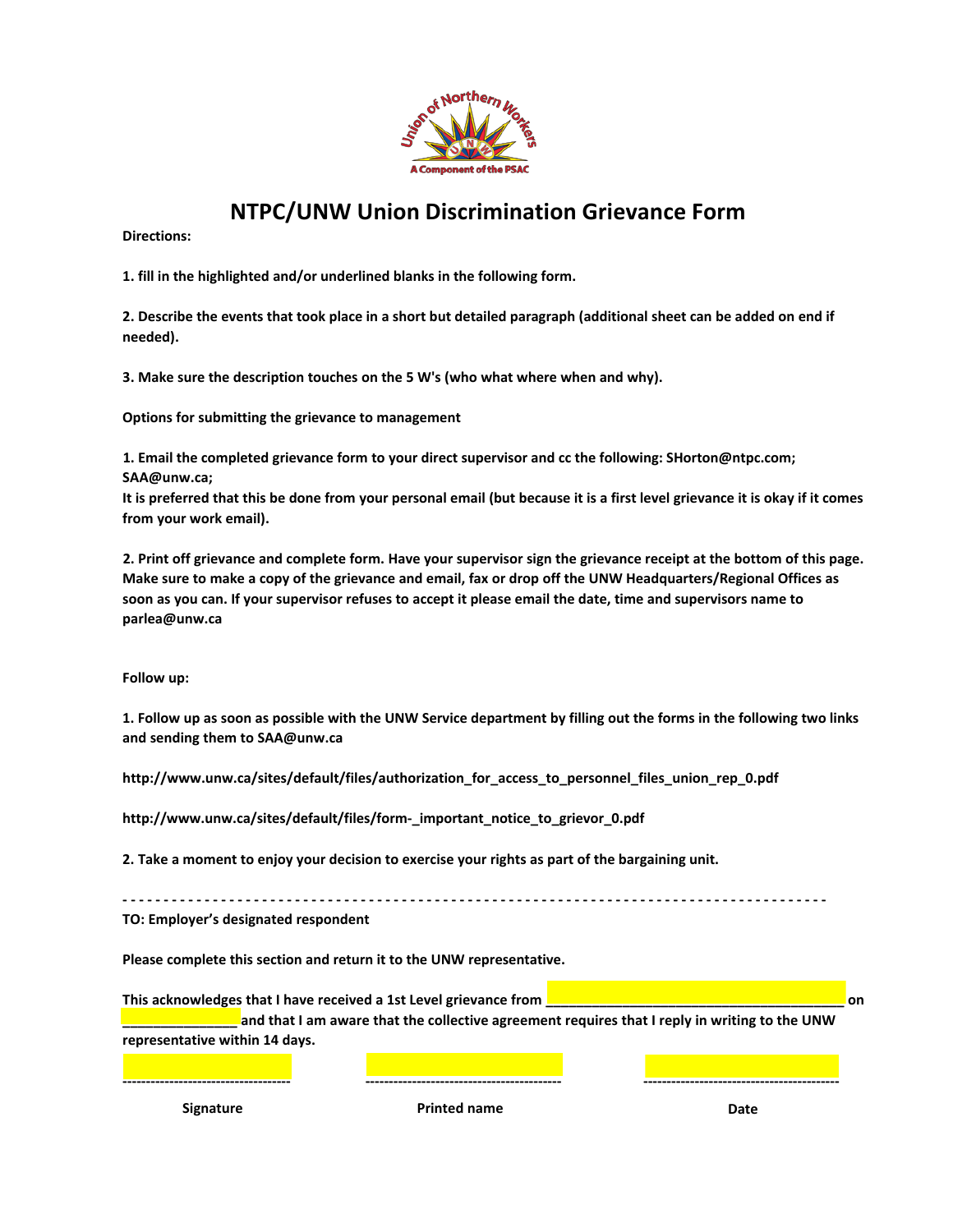

Date:

To:

Mr/Ms.,

## **Re: Grievance- Discrimination/Interference/Restriction/Harassment/Coercion**

The Union of Northern Workers hereby files this First Level grievance on behalf of Mr/Ms. in accordance with Article 31 of the Collective Agreement. The Employer is in violation of Articles 7, 31, and any other related Articles of the Collective Agreement, pertinent Legislation, and/or Regulations, Policies and past practices.

The Union of Northern Workers alleges that the Employer has failed to protect our member/s from discrimination, interference, restriction, harassment or coercion exercised or practiced by reason of Union membership or activity, or by exercising their rights under the Collective Agreement.

Below you will find a short description of the events leading to this grievance:

Additional information may be attached on a separate page.

The union specifically asserts that other issues may present and it places the Employer on notice that as the union becomes aware of such it shall put the Employer on notice, either through the process of this grievance up to the point of referral to arbitration or through the filing of a further grievance. The union maintains that where those other issues are so determined the union does not regard itself restricted.

If you would like to discuss please feel free to give me a call or contact me via email,

Sincerely,

\_\_\_\_\_\_\_\_\_\_\_\_\_\_\_\_\_\_\_\_\_\_\_\_\_\_\_